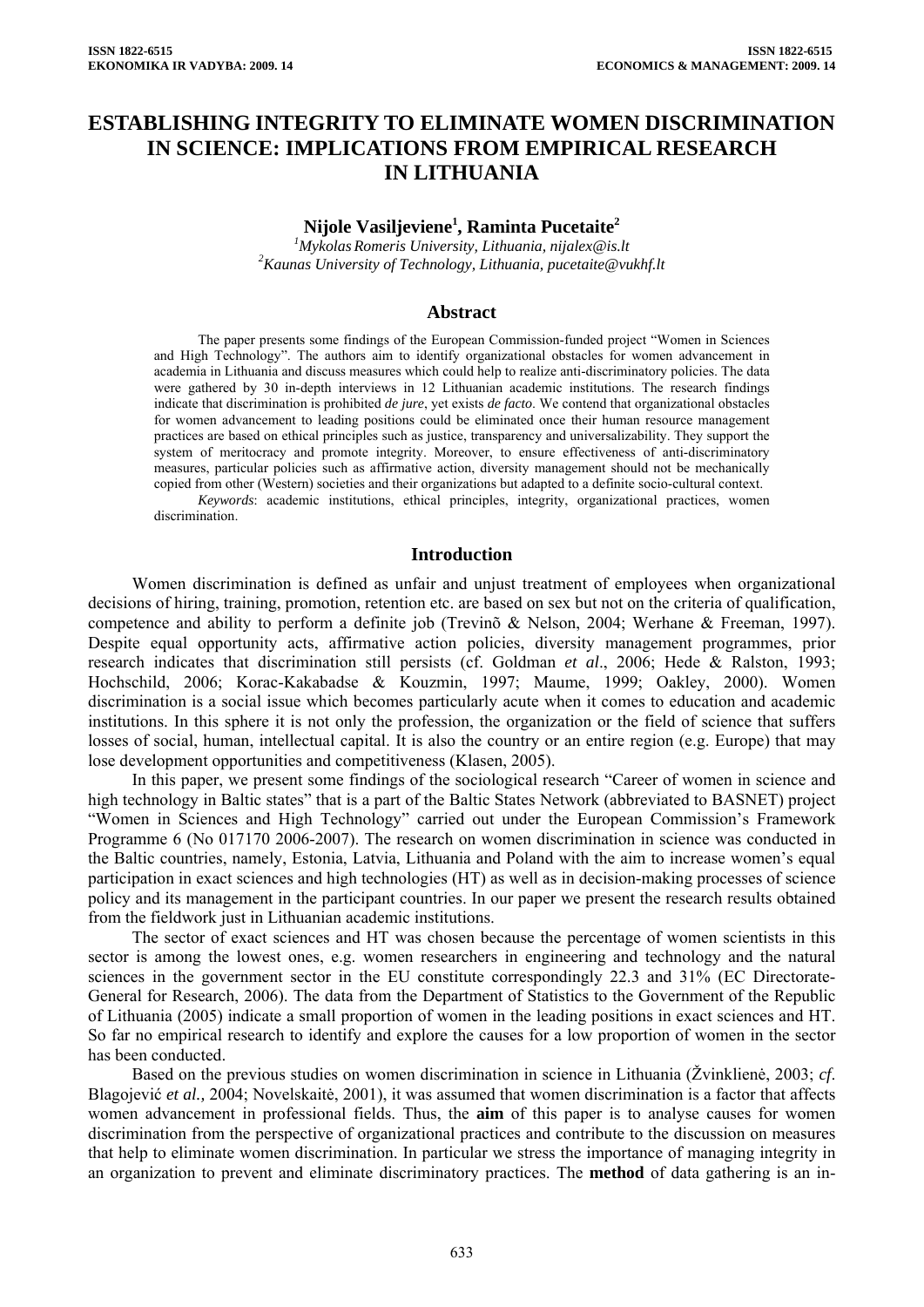depth interview, conducted with 23 women and 7 men from 12 academic institutions. The fieldwork took place in 2006.

The paper is structured into three basic parts. In the first one, based on prior research, the causes of women discrimination are briefly overviewed and the concept of integrity and its management at an organizational level is tackled. In the second one, the research setting is described and the findings are presented. It is followed by a discussion and conclusions.

#### **Causes of women discrimination**

Based on the prior research, it can be stated that women discrimination originates from two basic sources: 1) social stereotypes ascribing certain psychological characteristics and social roles to genders and 2) organizational practices which fail to promote women (Eyring & Stead, 1998; Goldman *et al*., 2006; Korac-Kakabadse & Kouzmin, 1997; Oakley, 2000; Thomas & Bierema, 2004; Wood & Lidorff, 2001; Žukauskienė & Šakalytė, 2003; Žvinklienė, 2003). A typical example of social stereotyping is ascribing "soft" qualities (e.g. gentleness, kindness, helpfulness) to a female and "hard" qualities (e.g. rationality, temperance, assertiveness) to a male and, correspondingly, servicing, caring or leading, dominating roles, occupations and professions (Goldman *et al*., 2006; Wood & Lindorff, 2001; Žvinklienė, 2003) to them. Hence, when it comes to sciences, particularly exact ones, such stereotypes may affect woman's choice of a professional field. For example, physics, mathematics, astronomy, biochemistry etc. can be turned away for being "unfeminine" occupations, although a woman (girl) has a gift for the subject.

Moreover, when the society ascribes the responsibility for childcare (or other dependents' care) to a woman, which requires taking breaks in career, working part-time, social preferences for a man in the leading position in an organization may become stronger (Mavin, 2001). When such preferences establish a traditional organizational practice, women may experience difficulty in being promoted to a higher position as they are socially different from "the old guys" in power and do not have a social network to support them (Eyring & Stead, 1998; Maume, 2004; Oakley, 2000; Thomas & Bierema, 2004). Besides, if, in public opinion, discrimination is an exaggerated issue and complaints about it are considered a hysteric tactic to attract attention, discriminated women (as well as other discriminated groups), even though deeply sensitive to discriminatory practices, may choose not to protest or even refuse to acknowledge the fact of being discriminated (Hochschild, 2006). Hence, if organizations do not consider these factors in their practices such as promotion, training and career development, fail to integrate women into informal networks, provide them with institutionalised support on balancing work and family life, their environment can favour women discrimination and condition losses related to it.

In order to secure themselves from intellectual losses caused by women discrimination, businesses have been developing affirmative action and diversity management practices to eliminate it (Eyring & Stead, 1998). These range from awareness-raising, gender training and mentoring programmes to women-oriented networking seminars as well as practical networking with successful men and women, special councils for women issues at workplace and special executive bonuses for promotion of qualified and talented women. However, most universities are different from businesses in their purpose and management principles. They often have a considerable pool of theoretical and empirical knowledge on gender issues, work organization, human resource management, yet fail to apply it to their own practice (Benschop & Brouns, 2003). Most universities make anti-discriminatory statements in their policies, yet the issues of women's family duties, career breaks, a higher lecturing workload and administrative work and, thus, less valuable or fewer publications which determine career advancement have not been solved and continue hindering women's advancement in science (Benschop & Brouns, 2003; Deem, 2003; Doherty & Manfredi, 2006; Probert 2005; Thomas & Bierema, 2004).

The divergence between organizational declarations and real practices calls attention to the issue of low organizational integrity. The etymological derivation of the word *integrity* stems from Latin *integritas* denoting wholeness, completeness, harmonious integration of various aspects of a character as well as consistency in adhering to moral principles, "walking the talk", honesty (Martin, 2000; Kaptein & Wempe, 2002; Paine, 2003/1994; Waters, 1988; Worden, 2003) and can be applied to both an individual and an organization. Organizational integrity has gained particular attention from both management scholars and practitioners after the scandalous cases of *Enron*, *World*.*com* and other notorious corporations which failed to bring their ethics to practice and disappeared from the business map (McMurrian & Rustogi, 2004). These cases gave a lesson that complex, ethics-related organizational issues cannot be left to their employees'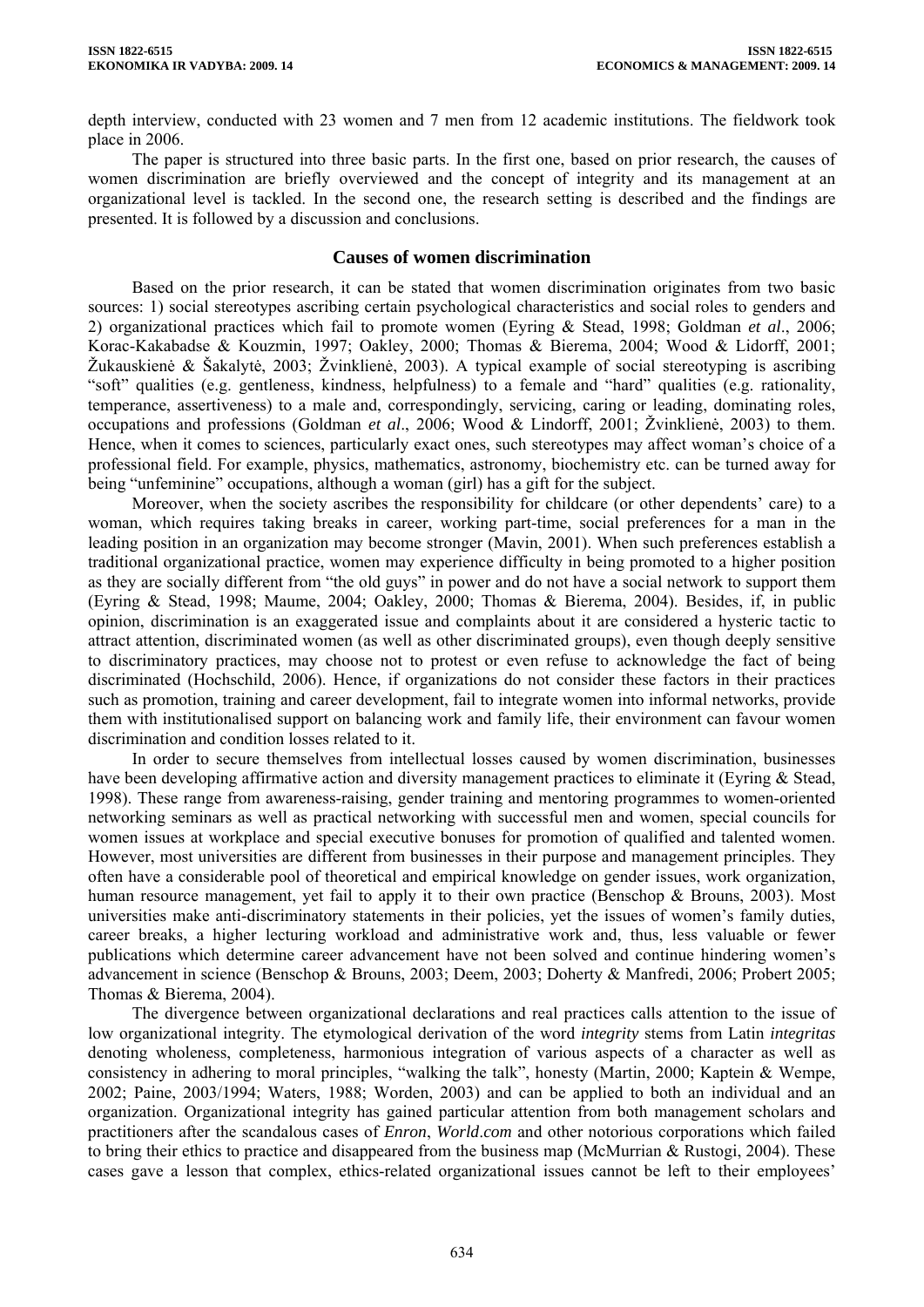individual responsibility but should be dealt with institutionally. Therefore, organizations concerned about their reputation and long-term development devote particular attention to policies and practices which enable them to manage integrity. The essence of such policies and practices is organizing adequate conditions to the employees so that they could follow organizational values, behave authentically and responsibly in their work-life. Thus, the term *integrity management* in this paper denotes a systemic institutionalised process of setting principles and value-laden standards of decision-making and behaviour, integrating them into all organizational practices, their reflection and self-governance, auditing and corrective measures (Ulrich, 2001; Vasiljevienė, 2004).

It should be noted, however, that managing organizational integrity demands respect to the rule of law in the society. Hence, such societies like post-socialist ones, in which it historically has not developed, are characterized by weak(er) integrity in social and, thus, organizational life (Freitakienė, 2001; Ungvari-Zrinyi, 2001; Vasiljevienė, 2002). Lack of integrity can be explained by the fact that laws, principles, behaviour norms and rules in these societies were created disregarding the knowledge, capabilities, skills, resources of the individuals who had to comply with them. As a result, the normative regulations became too exalted, irrational and costly and encouraged individuals to imitate norms and/ or develop moral justification for violating them (Vasiljevienė & Freitakienė, 2002). Therefore, in such societies the normative may be assumed as a relativistic conventionality which can be bypassed when necessary, particularly when the benefit from violations exceeds penalties for them. In the end, such a pattern of thinking and behaving determines fictitiousness of values, inefficiency of laws and regulations and may account for diminishing effectiveness of laws aimed at eliminating women discrimination. For example, anti-discriminatory policies may be passed just for window dressing, and supportive or control mechanisms which guarantee the realization of the policies not constructed (Benschop & Brouns, 2003, p. 201).

## **Research setting**

The research was an exploratory study in which data were gathered with in-depth interviews. The fieldwork took place from May 1, 2006 to August 30, 2006. The method of the data analysis was narrative analysis. The criterion of sample representativeness, which is typical of quantitative studies, was legitimately not used in this study. In general, statistical data on women in science are scarce in Lithuania. Department of Statistics to the Government of the Republic of Lithuania provides data on employment in research and development by fields of science, however, these data are not sufficient to evaluate the situation in regard of gender issues in science in Lithuania. The statistical data of 2005 maintain that women researchers with scientific degree and academic title comprised 19% in technological sciences, 29% in physical sciences and 53% in natural sciences.

In total, 23 women and 7 men were interviewed. They were interviewed on the basis of availability at the workplace at the time of the fieldwork, good-willingness and openness to discuss the issue of women discrimination. One of the difficulties faced by the research team was persuading women in the field of exact sciences and HT to give an interview on the issue. Although anonymity and confidentiality was guaranteed, many women refused to talk, claiming that their identities could be traced because of the small number of women employed in their institutions and they "did not want problems" afterwards. The argument signalled that (indirect) discriminatory practices are present in the institutions.

The interviewees represented 12 academic units (institutes and faculties) in the fields of chemistry, physics, mathematics, biochemistry, astronomy and information technologies in two major universities which have the largest departments of exact sciences and HT in Lithuania. At the moment of the interviews nine women held senior research and pedagogic positions, seven - middle positions and six were at the junior scientific and pedagogical level. Five of them held senior administrative positions. Among the men, five held senior scientific and pedagogical titles, and two were at the beginning of their scientific and pedagogical career. Two of them were heads of departments. Most respondents were above 30 and under 60 years of age.

The interviews also had an implicit objective, i.e. to raise the interviewees' awareness on discrimination forms. Therefore, some questions prompted socially-desired answers. From this viewpoint, the research can be considered a social intervention. To identify and understand the influence of organizational, in particular HRM, practices which raise barriers to women advancement and determine women discrimination, the interviewees were questioned about hiring procedures, work and task distribution, work culture, roles in a team of scientists, attitudes to problem-solving.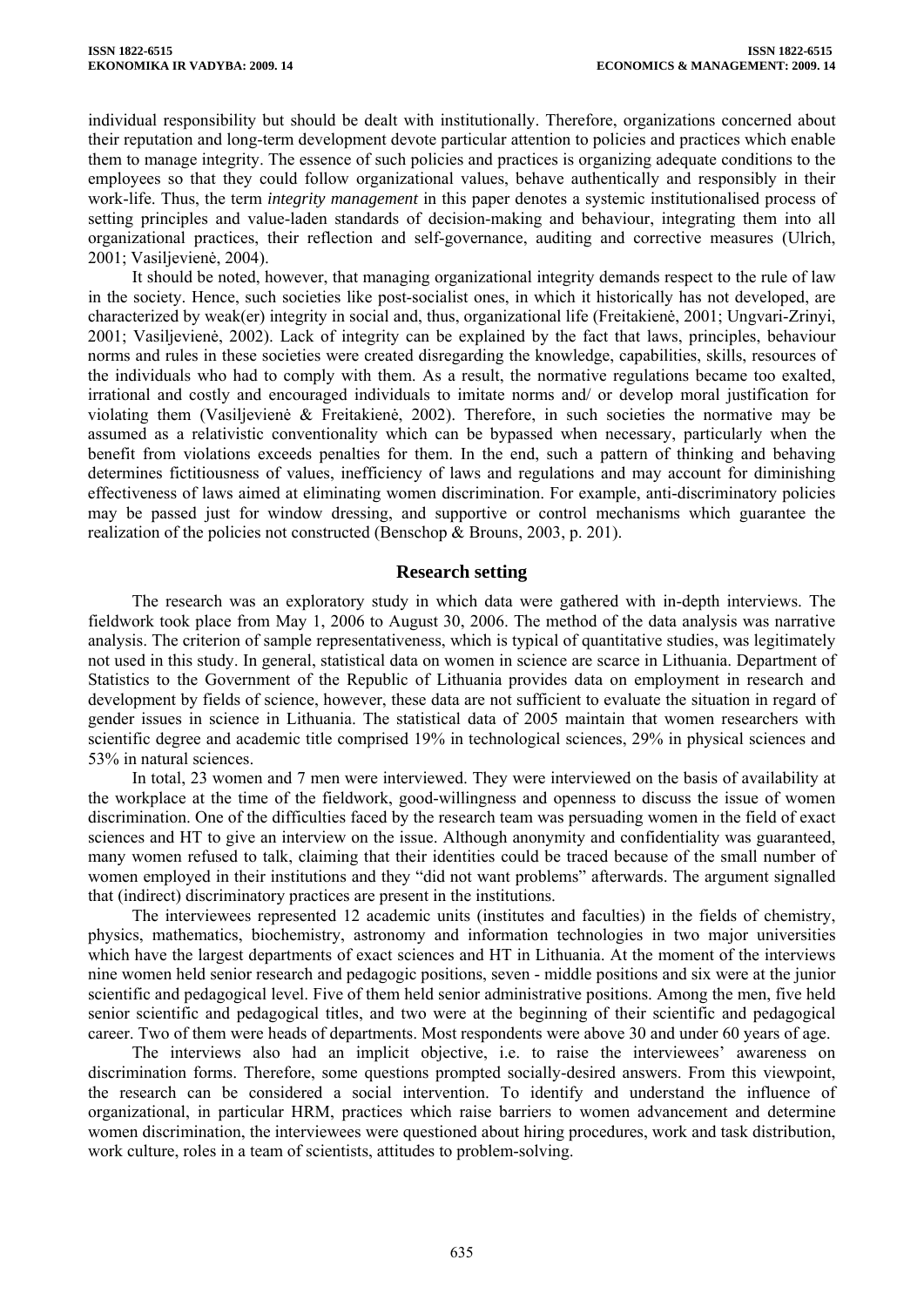# **Research findings**

Considering the content of the negative answers about existence of women discrimination, it should be noted that most understandings dealt with the forms of direct discrimination (Trevinõ & Nelson, 2004), e.g. evidently aggressive behaviour, purposive impediment to accomplish work-related tasks. The respondents' answers indicate that they did not reflect forms of indirect discrimination: "I think they [women] do not experience discrimination. In my opinion, in our field at least formal conditions seem to be equal" (female, chemistry, 46 years). "…people compete with each other by their work results and the level of professionalism" (female, physics, 38). However, a part of the respondents who initially denied the existence of women discrimination gradually changed their opinion and at the end of the interviews agreed that women discrimination in science does exist. For example, the respondent who claimed that "formal conditions seem to be equal" noted afterwards that a male colleague "can take the liberty of saying at a coffee break *well, those women...* [it is said with a disdainful intonation and expresses an attitude that women are limited in capabilities and interests and tend to indulge into gossiping, emotional overestimations of the things etc.] and that "it is a common situation in the society that one can say in the way *well, those women*", so "this could, in fact, be discrimination" (female, chemistry, 46). The interviewee who at first stated that people are evaluated on the basis of performance results and professionalism, on the second thought, admitted that it is but an official declaration: "Only if equal conditions were reachable… it is too difficult to establish equal conditions [in practice]" (female, physics, 38).

The interviewees' perceptions of discrimination became quite strong when describing concrete situations in which criteria other than qualification and competence were applied in HRM practices, e.g. hiring, performance evaluation, promotion, recognition: "In a contest for a vacancy...between a male and a female, even though the candidates are absolutely equal, it is a male who always wins" (female, physics, 38). "They invent reasons why they cannot hire you now; later, when you come next time, you find out that someone has already taken the position and, of course, the person is not a female but a male. So such things are real" (female, physics, 29). "As to me, I faced discrimination many times. Indeed, it would be easier to compete if I were a man" (female, mathematics, 37). "…women's labour is underrated" (female, biochemistry, 26). "…compared to men, women's performance results are degraded *a priori*" (female, astronomy, 27).

The majority of the respondents (even the ones who denied existence of women discrimination at first) emphasized that women "…must really work extra" (female, physics, 38) to be at least noticed. Their narratives speak of dual standards applied to men and women when evaluating their merits and the absence of universalizable organisational criteria:

"[in my department] I was offered to work just part-time from September, while a guy, a young scholar who is coming back from America was offered a full-time job. I do not know whether he gets a oneyear or a five-year contract. I would be happy to get a contract for a year. All depends on bosses who offer me just a part-time job and a half-year contract. Formerly I was offered to work as a lecturer only when I've defended my PhD, while today there are men who work [here] as lecturers without a PhD. Yes, there are some men like my colleague who give courses to undergraduate students without a PhD. I cannot imagine that somebody could let me instruct students without a PhD" (female, mathematics, 37).

As it was expected at the beginning of the empirical research, patriarchal stereotypes in the society which ascribe caring, servicing, mothering roles and corresponding occupations to a woman also play a role in promoting discrimination in the organizations. According to the interviewees, they determine men scientists' perceptions that a woman *per se* cannot equal to them by the scope of interests, productivity, achievements: "I've had a chance to meet some scientists of the older generation who have preserved a conviction of yore that a woman's place is in a family and … that she in principle cannot be a good scientist" (male, IT, 28). "…men do not consider women as competitors. … They cannot endure women who are professionally superior and express their attitudes" (female, physics, 54).

Women who have higher aspirations and ambitions in science, who are more advanced in their professional field and conscious about that are mocked, abused by derogative epithets, isolated, their achievements are demeaned. The interviewed women scientists mentioned examples when "dirty", shady methods were used against such women, e.g. their students' graduation papers were assessed unreasonably low: "…one cannot tell why, perhaps from envy that he did not defend a degree himself" (female, mathematics, 37). Some narratives indicate that ambitious women are treated as disadvantaged, doomed, "feminists" etc: "If you want to be appreciated in such a male collective, first you have to prove that you're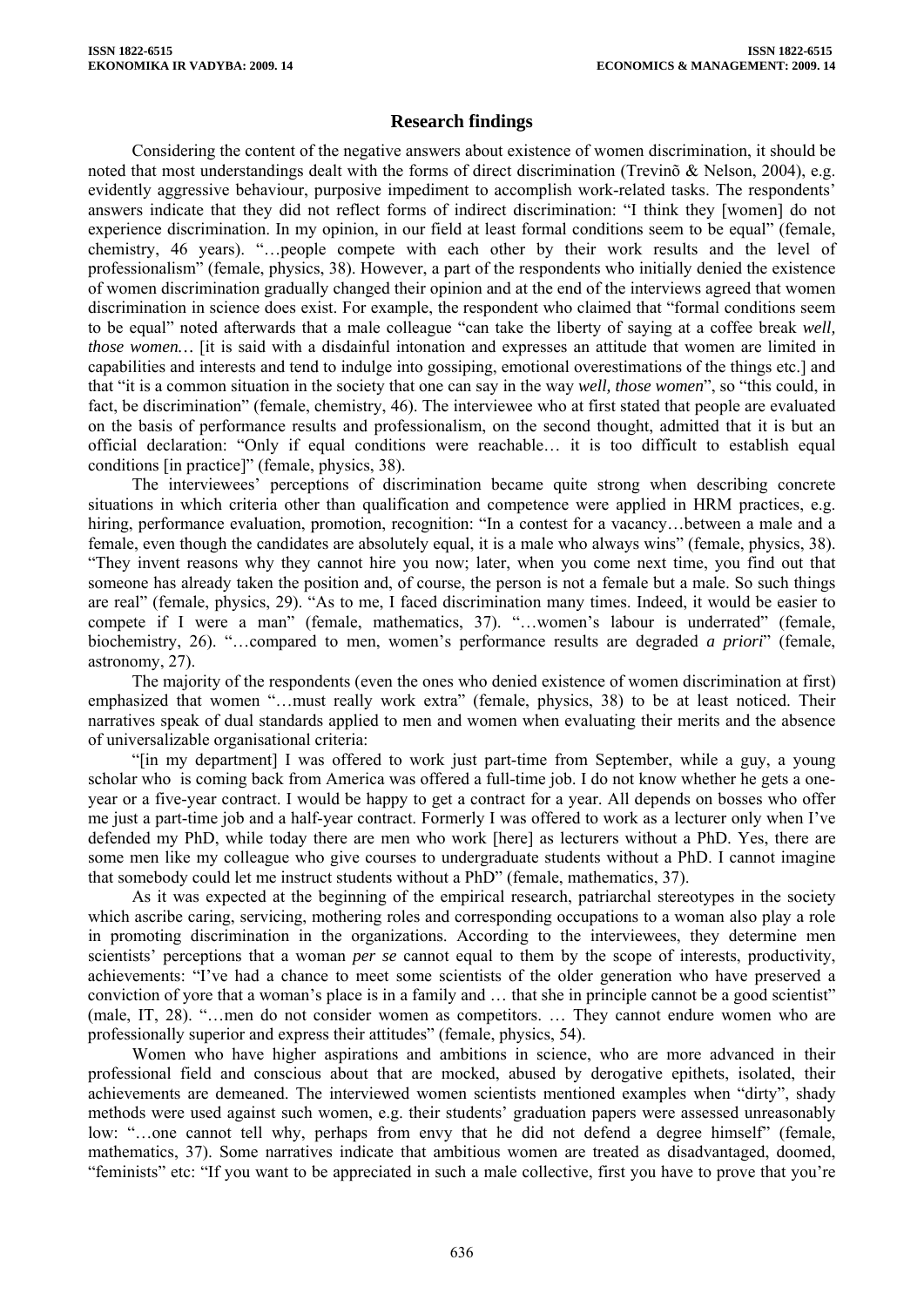not an elephant" (female, physics, 59). A "normal" woman behaves herself – she is "modest, beautiful". The environment of such women in science "is not aggressive", they are "allowed to work". Therefore, a woman who does not want to work in a hostile atmosphere, waste her resources and energy for fighting against injustice, either isolates herself from the problem or is made to assume a role of an assistant: "..a woman is perceived like a pure attendant, operating personnel, that's all" (female, physics, 40).

Yet, beside social stereotyping and corresponding reasoning of a women's role in science, lack of certain organizational practices which do not help to prevent discriminatory attitudes and behaviours was also implicitly mentioned. One of the most frequently mentioned points in the respondents' narratives was as follows: if a female is discriminated it is *only her individual problem:* "…it [discrimination] is the problem of an individual, but not a global one" (female, physics, 59). It is not comprehended as a problem of a university's dishonesty and as a disgrace to a profession when performance of a scientist is assessed by her gender but not by objectively measured achievements. The research findings indicate that there is no organizational structure, an impartial instance, a competent official who would investigate claims about discriminatory practices in the researched organizations. Moreover, there are no definite principles, criteria and procedures to be relied upon and followed when an instance of discrimination occurs. As there is no one to report to or ask for help, the wisest decision seems to accept the situation, keep silence and "not to spoil one's health". As a result, the phenomenon is sustained.

Another organizational factor precluding women advancement in science is the subjectivity of an institutional order, lack of objectivised rules, professional standards, transparency in decision-making, accountability for decisions. Such a situation creates favourable conditions for bosses' subjective will in hiring, rewarding, offering the terms of employment, for compromising an academic institution's mission and disregarding public interest. Consequently, women who are socialized in such a system believe that their careers depend on the opinion, attitudes, prejudices of a definite subject (e.g. the dean or the chair of a department) or a certain group in power (e.g. a board, a committee) but not on factual results of their work. Hence, the conditions for predominance of subjectivity instead of objective indicators in the system are formed: a career is determined not by diligence, hard work or the level of professionalism but on "somebody who is going to vote" in a "somewhat board" (female, physics, 54). Such a system further sustains women discrimination and discourages young women from pursuing career in science.

The narratives do not indicate that the interviewees have been acquainted with the view that not only an individual but also an organization (an academic institution) is responsible for ethical practice. Hence, they support our claim that a systematic approach to eliminating women discrimination in Lithuanian academic institutions is not taken, although it is in fact needed. If employees are systematically assessed by their results, quality of the performance, abilities to generate ideas, values, norms and standards (the prescriptive) are established in practice. In this way, justice and fairness are instrumentally implemented in organizational reality (the descriptive) and enforce preventive measures against discrimination. Such a system favours not only women but every individual employed in the organization.

## **Discussion and conclusions**

Analysis of the narratives reveals that the main reasons for women discrimination in exact sciences and HT are:

- 1. *the understanding of the phenomenon of discrimination* which is limited to direct forms and forms of indirect discrimination are not reflected. Such an understanding results in a paradox when women (and men as well) take legal documents or publicly declared statements as facts. The respondents maintain that formally (documentally, publicly) there is no discrimination: universities are subject to the laws of the country and international conventions, most of them have a declaration of anti-discriminatory policy.
- 2. *stereotypical attitudes* to woman's roles and capabilities, which hold that woman cannot be a good scientist in the fields of physics, chemistry, biology etc. Since the fields of exact sciences are dominated by men, their attitudes and subsequent behaviour determines the character of organizational practices, in particular HRM ones.
- 3. *HRM practices* which are not based on *objective principles* that are useful and just for all employees. Injustice to women is particularly obvious in hiring decisions, performance evaluation and distribution of workload. Training on discrimination forms and other ethically sensitive issues at work is not provided either. Moreover, the institutions do not have any grievance procedures or mechanisms which would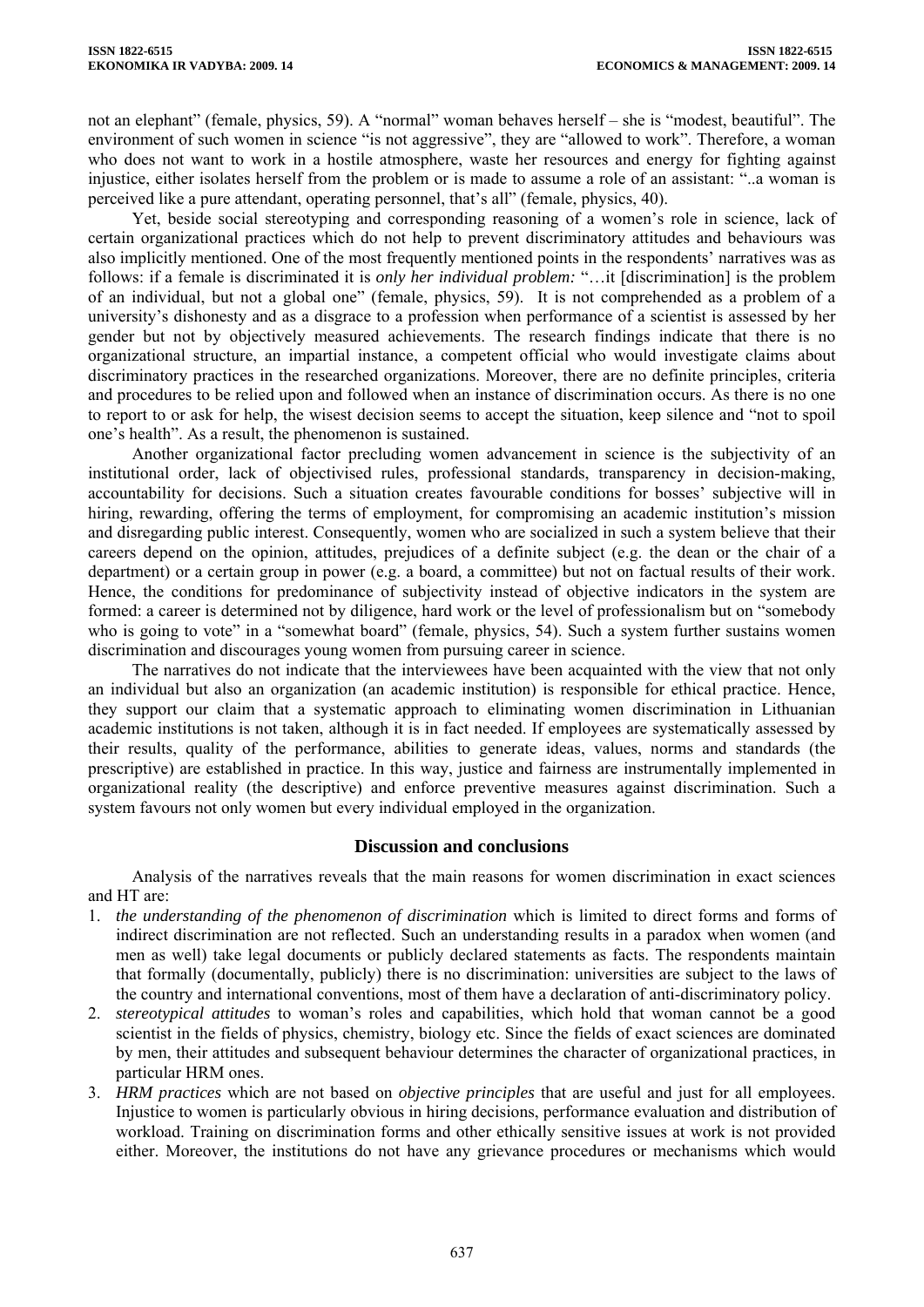enable discriminated people to report about injustice and psychological pressure, and leave individuals to fight "their problems" alone.

Therefore, the research findings allow to conclude that women discrimination in Lithuanian academic institutions is banned only *de jure,* yet exists *de facto*. The interviewed women take legal documents and anti-discriminatory declarations to public as facts, however, their illustrations from practice indicate the opposite. Thus **the normative, prescriptive** is confused with the **factual, descriptive**, which confuses women themselves and even those who are in fact discriminated feel uncertain about that. They are ashamed to collect evidence which may help to prove the fact or complain about that to any official institution: "[I spoke about discrimination] only non-officially. I've never testified to being discriminated. Besides, I am not going to because I am not sure if it is permissible in general" (female, mathematics, 37). Hence, unreflected distinction of the normative and the factual paradigms leads even to a more serious problem, i.e. when discrimination may be viewed as not important or not *that* important, which strengthens an attitude that it is a matter of a subjective opinion but not a fact of violating a definite standard or a norm. Thus, as behaviour standards and norms are not clearly defined, it is believed that women's complaints about being discriminated are an expression of individual dissatisfaction, emotional outburst.

The research findings also suggest that the researched academic institutions in Lithuania lack integrity, and lack of organizational integrity accounts for discriminatory practices against women. Considering the damage to public interest caused by discrimination we suggest that in order to eliminate discriminatory practices, academic institutions in Lithuania should pay particular attention to establishing and managing integrity, i.e. making *de jure* statements *de facto*. It can be possible when the declared statements are operationalized. Thus, drawing on the frameworks by Ulrich (2001), Wieland (2003), Vasiljevienė (2004) we consider the following processes crucial for establishing integrity in academic institutions in Lithuania:

- *Setting or critically reconsidering the mission of an academic institution* and its commitments to various stakeholders. The focus in this process should be on meeting the society's expectations and satisfying public interest.
- *Creating a culture of discussions* in which decisions are made based on arguments but not a subject's will. Although an academic community, as a matter of fact, should base their discussions on facts and arguments, the narratives of the interviewees suggest that women's word could be less heard because of the gender and stereotypical attitudes to women's capabilities but not the content of the message. Thus, members of academic institutions should also be trained to sustain a culture of critical discussions concerning not only a field of science but also organizational practices which determine a microclimate in the organization, productivity of individuals and their teams and, hence, organizational results. Moreover, it is also important that a culture of discussions and networking promotes not the gender aspect but the principle of meritocracy. Affirmative action can even strengthen men's negative attitudes to women as scientists and stigmatize them even more.
- *Deepening the understanding of women discrimination, enhancing sensitivity to its forms*, making the standards which help to identify (women) discrimination comprehensible.
- *Setting the standards for hiring, evaluating, promoting and establishing the principle of universalizability* in organizational practices at a *systemic level*. This means that abstract metaphysical values which can be subjectively interpreted, relatively used and, thus, account for abuse of power are transformed into definite values of fairness, responsibility and accountability which are embodied in definite criteria and standards for decision-making and behaviour*.* In this way, for example, evaluation of an organization's members is transferred from an individual's (subjective) will ("some board" "somewhat voting") to objectively measured facts (performance results, merits). As a result, the conditions for acting dishonestly, hypocritically, using Machiavellian methods are reconstructed and the possibilities of self-regulation both at an individual and organizational level increased. Moreover, the established standards should be regularly and systematically used in decision-making process and procedures related to it. They could strengthen compliance and respect to the rule of law, which are very actual in the post-socialist societies. In particular, compliance programmes may help to resocialize individuals who are used to think that "formalities are formalities, and real life is another thing".
- *Revising management principles, organizational structure and aligning them with declared mission and normative statements* is also very important considering the narratives which indicate that most researched institutions base their practices and interrelations on a traditional hierarchical structure which creates favourable conditions for abuse of power, "dirty" methods in competition, delayed information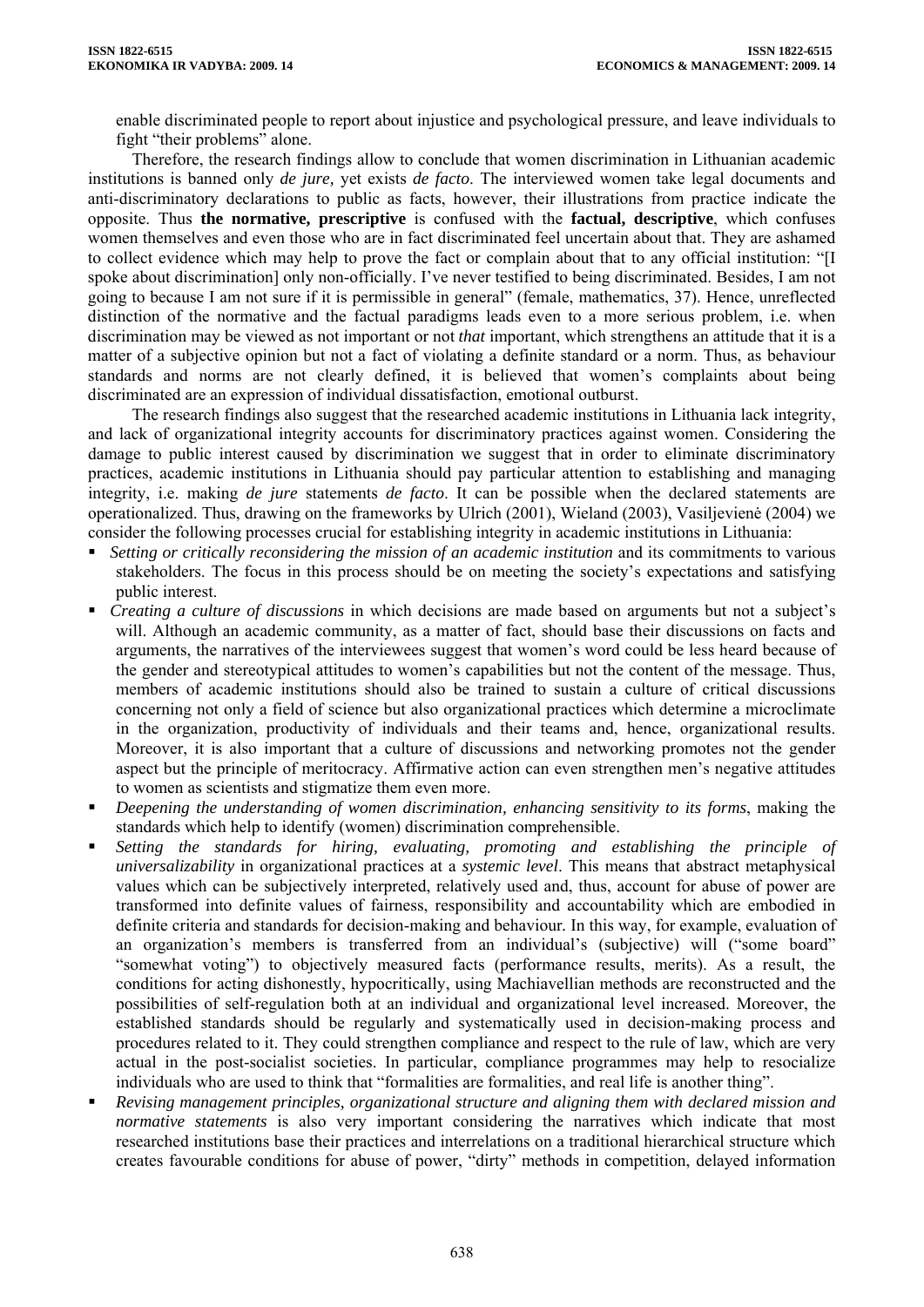and decision-making, diminished responsibility and accountability, which contradicts signed official documents, anti-discriminatory statements and publicly made obligations.

 *Auditing the realization of mission, value statements, official commitments and making necessary corrections*. The process is necessary to monitor the progress in solving the issue, detect signs of occurring discriminatory practices and eliminate their causes. It stimulates employees' reflection, ensures feedback on the initiated changes from them, enables to measure the effectiveness of the used measures and make the necessary improvements. In this way, auditing promotes an institution's continual progress, helps it to insure a positive reputation, retain the best professionals and increase human potential.

In sum, these processes enable establishing integrity, i.e. transferring anti-discriminatory statements from the level of *de jure* to the one of *de facto*. They entail *standard operating procedures* which make declarations on human rights, employee rights valid and functional and, thus, eliminate women discrimination at the factual level. Moreover, they eliminate the necessity for women to fight for their rights themselves (most interviewees mentioned this action as the only possibility to change the situation). These rights were won and put into laws decades ago, so now they need to be followed.

As a final comment, it should be mentioned that the narrative analysis we presented is limited to the data obtained from 12 academic structures, therefore, we are aware that discriminatory practices may be absent from other academic institutions and their units in Lithuania. Therefore, further research in other academic institutions in the country could contribute to the discussion. Moreover, the data on women discrimination could be expanded by research into social sciences and the humanities. Comparison of the findings could help to identify certain perceptual and/or organizational causes of sustaining or eliminating women discrimination in science.

#### **References**

- 1. Benschop, Y., & Brouns, M. (2003). Crumbling ivory towers: academic organizing and its gender effects. Gender, Work and Organization*,* 10: 2, 194-212.
- 2. Blagojević, M., Havelová, H., Stretenova, N. *et al*. (eds.). (2004). Waste of talents: turning private struggles into a public issue. Brussels: European Communities.
- 3. Doherty, L., & Manfredi, S. (2006). Women's progression to senior positions in English universities. Employee Relations*,* 28: 6, 553-572.
- 4. European Commission Directorate-General for Research. (2006). She figures 2006: Women science. Statistics and indicators*.* European Communities: Luxembourg.
- 5. Eyring, A., & Stead, B.A. (1998). Shattering the glass ceiling: some successful corporate practices. Journal of Business Ethics*,* 17, 245-251.
- 6. Freitakienė, R. (2001). Etinių standartų skirtumai Lietuvoje ir Lenkijoje [Differences of ethical standards in Lithuania and Poland]. In Vasiljevienė, N. (ed.) Dalykinė etika [Business ethics] (pp. 39-73). Kaunas: VUKHF.
- 7. Goldman, B.M., Gutek, B.A., Stein J.H., & Lewis K. (2006). Employment discrimination in organizations: antecedents and consequences. Journal of Management*,* 32:6, 786-830.
- 8. Hede, A., & Ralston, D. (1993). Managerial career progression and aspiration: evidence of a "glass ceiling"? International Journal of Employment Studies*,* 1: 2, 253-282.
- 9. Hochschild, J. (2006). When do people not protest unfairness? The case of skin color discrimination. Social Research, 73:2, 473-498.
- 10. Kaptein, M., & Wempe, J. (2002). Ethical dilemmas of corporate functioning. In Zsolnai, L. (ed.) Ethics in the economy: handbook of business ethics (pp.135-150). Oxford/Bern: Peter Lang.
- 11. Klasen, S. (2005). Bridging the gender gap to promote economic and social development. Journal of International Affairs, 58:2, 245-255.
- 12. Korac-Kakabadse, N., & Kouzmin, A. (1997). Maintaining the rage: from "glass and concrete ceilings" and metaphorical sex changes to psychological audits and renegotiating organizational scripts – part 1. Women in Management Review*,* 12:5, 182-195.
- 13. Martin, M.W. (2000). Meaningful work: rethinking professional ethics. New York/Oxford: Oxford University Press.
- 14. Maume, D.J. Jr. (1999). Glass ceilings and glass escalators. Work and Occupations*,* 26: 4, 483-509.
- 15. Maume, D.J. Jr. (2004). Is the glass ceiling a unique form of inequality?: Evidence from a random-effects model of managerial attainment. Work and Occupations*,* 31:2, 250-274.